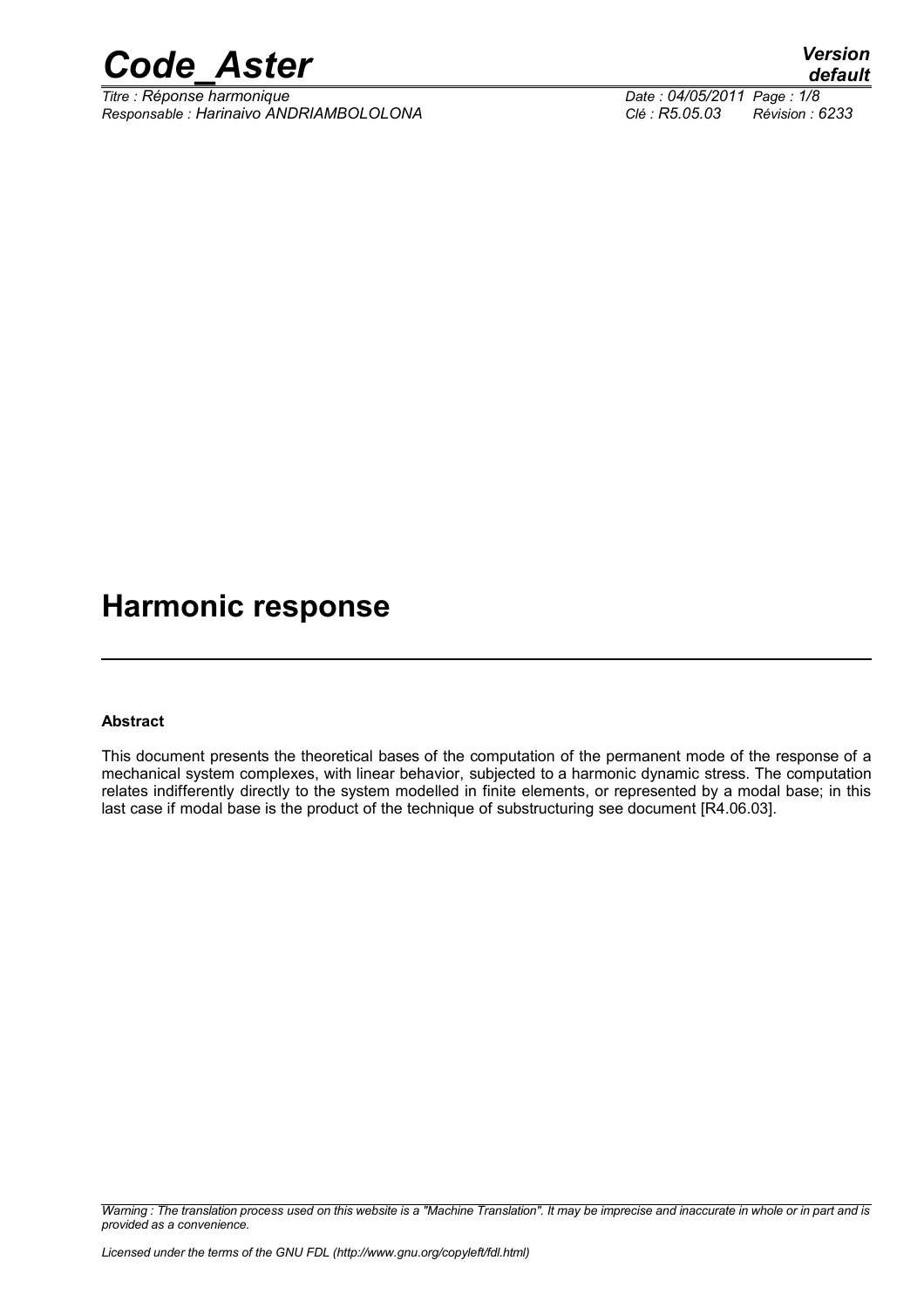*Titre : Réponse harmonique Date : 04/05/2011 Page : 2/8 Responsable : Harinaivo ANDRIAMBOLOLONA Clé : R5.05.03 Révision : 6233*

## **Contents**

| base |  |
|------|--|
|      |  |
|      |  |
|      |  |
|      |  |
|      |  |

*Warning : The translation process used on this website is a "Machine Translation". It may be imprecise and inaccurate in whole or in part and is provided as a convenience.*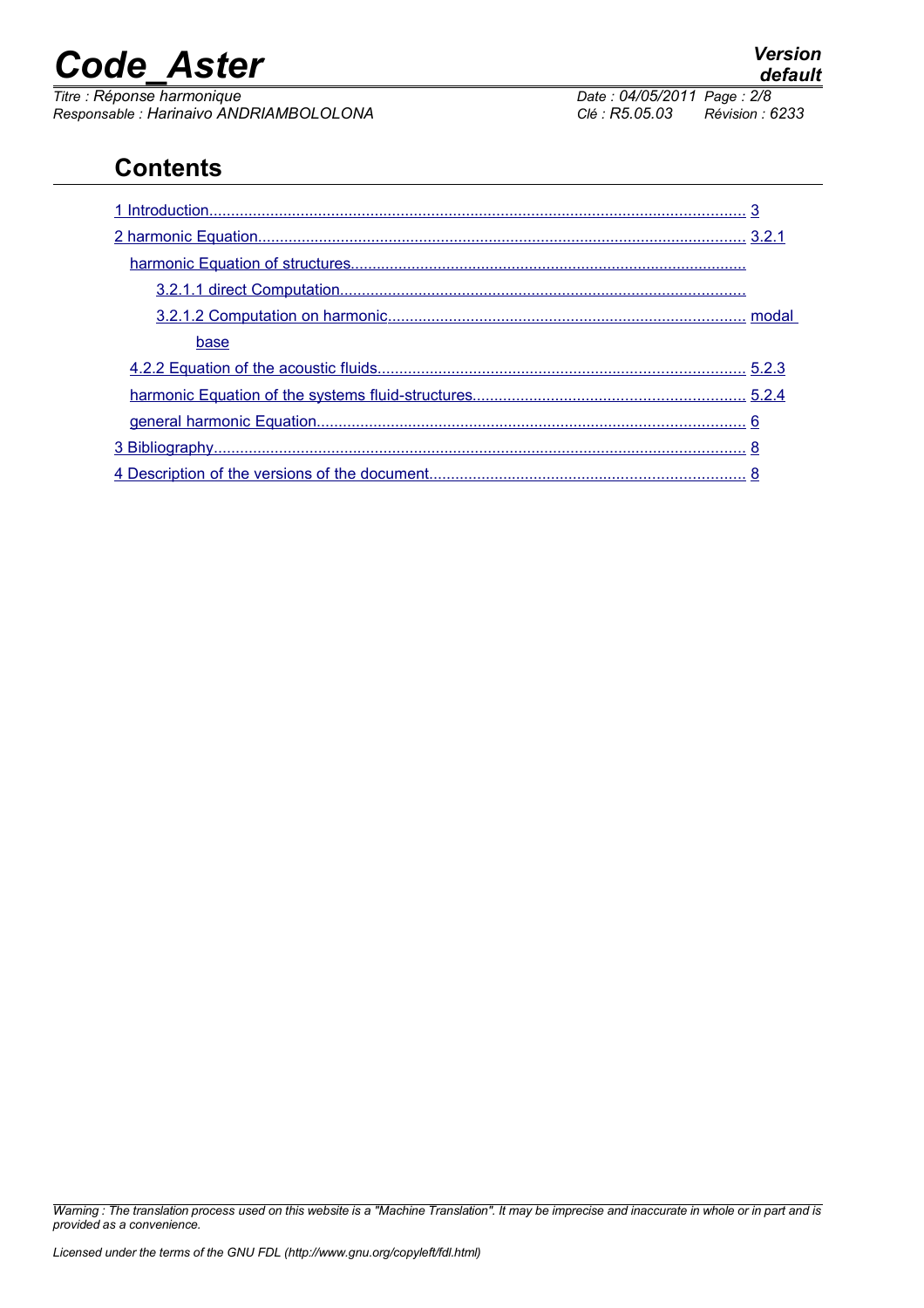*Titre : Réponse harmonique Date : 04/05/2011 Page : 3/8 Responsable : Harinaivo ANDRIAMBOLOLONA Clé : R5.05.03 Révision : 6233*

### **1 Introduction**

<span id="page-2-0"></span>Into the harmonic problems, the studied system are subjected to an excitation varying like the product of an unspecified function of space by a sinusoidal function of time.

To search the response consists in calculating the field of the quantities represented by the ddls of the modelization in finite elements of the system. When the system has a linear behavior the response of the field of the quantities observed tends quickly (because of extinction of its transitory component by dissipation interns) towards a permanent mode: the resulting field varies finally harmonically like the excitation. It is this permanent mode of the response that one proposes to calculate.

#### **General notations:**

| t                   |                | time                                                                                |  |  |  |
|---------------------|----------------|-------------------------------------------------------------------------------------|--|--|--|
| $\overline{P}$      | $\mathbb{Z}^n$ | Not running of the model                                                            |  |  |  |
| $\omega$            |                | : Pulsation ( $rad.s^{-1}$ )                                                        |  |  |  |
| $\dot{J}$           |                | : Imaginary pure unit $\left(j^2=-1\right)$                                         |  |  |  |
| M                   |                | Mass matrix resulting from the modelization finite elements                         |  |  |  |
| K                   |                | Stiffness matrix resulting from the modelization finite elements                    |  |  |  |
| $\mathbf C$         |                | Damping matrix resulting from the modelization finite elements                      |  |  |  |
| $\mathbf q$         |                | Vector of the degrees of freedom resulting from the modelization finite<br>elements |  |  |  |
| $f_{ext}$           |                | : Vector of the external forces to the system                                       |  |  |  |
| $\boldsymbol{\Phi}$ |                | Stamp vectors of the base of substructures                                          |  |  |  |
| $\eta$              |                | Vector of the generalized degrees of freedom                                        |  |  |  |

### **2 harmonic Equation**

<span id="page-2-3"></span>We establish the dynamic equation in the case of a harmonic request for three kinds of mechanical systems:

pure structures (without fluid), pure fluids (without structure) with linear "acoustic" behavior, analog and digital systems structures and fluids in interaction fluid-structure.

#### **2.1 Harmonic equation of structures**

<span id="page-2-2"></span>the vibratory behavior of a pure structure results from the external forces which are applied to him. The quantity with calculating is displacement in any point *P* of the model.

#### **2.1.1 Direct computation**

<span id="page-2-1"></span>In the case of direct computation on the model in finite elements we can write:

$$
\mathbf{M}\ddot{\mathbf{u}} + \mathbf{C}\dot{\mathbf{u}} + \mathbf{K}\mathbf{u} = \mathbf{f}_{ext}(P, t) \tag{9.1.1-1}
$$

where:

| M<br>$\mathbf C$                                          | is the matrix (real) of mass resulting from the modelization finite elements from $S$ ,<br>is the matrix (real) of damping exit of the modelization finite elements of $S$ , |
|-----------------------------------------------------------|------------------------------------------------------------------------------------------------------------------------------------------------------------------------------|
| $\bf K$                                                   | is the matrix (real) of stiffness resulting from the modelization finite elements from                                                                                       |
| $\mathbf{f}_{\text{ext}}(P,t)$                            | is the vector (complex) of field of the external forces applied to $S$ ,                                                                                                     |
| $\mathbf{u}$ , $\dot{\mathbf{u}}$ and $\ddot{\mathbf{u}}$ | are the vectors (complex) displacement, velocity and acceleration, functions of $P$<br>and $t$ , resulting from the modelization finite elements.                            |

*Warning : The translation process used on this website is a "Machine Translation". It may be imprecise and inaccurate in whole or in part and is provided as a convenience.*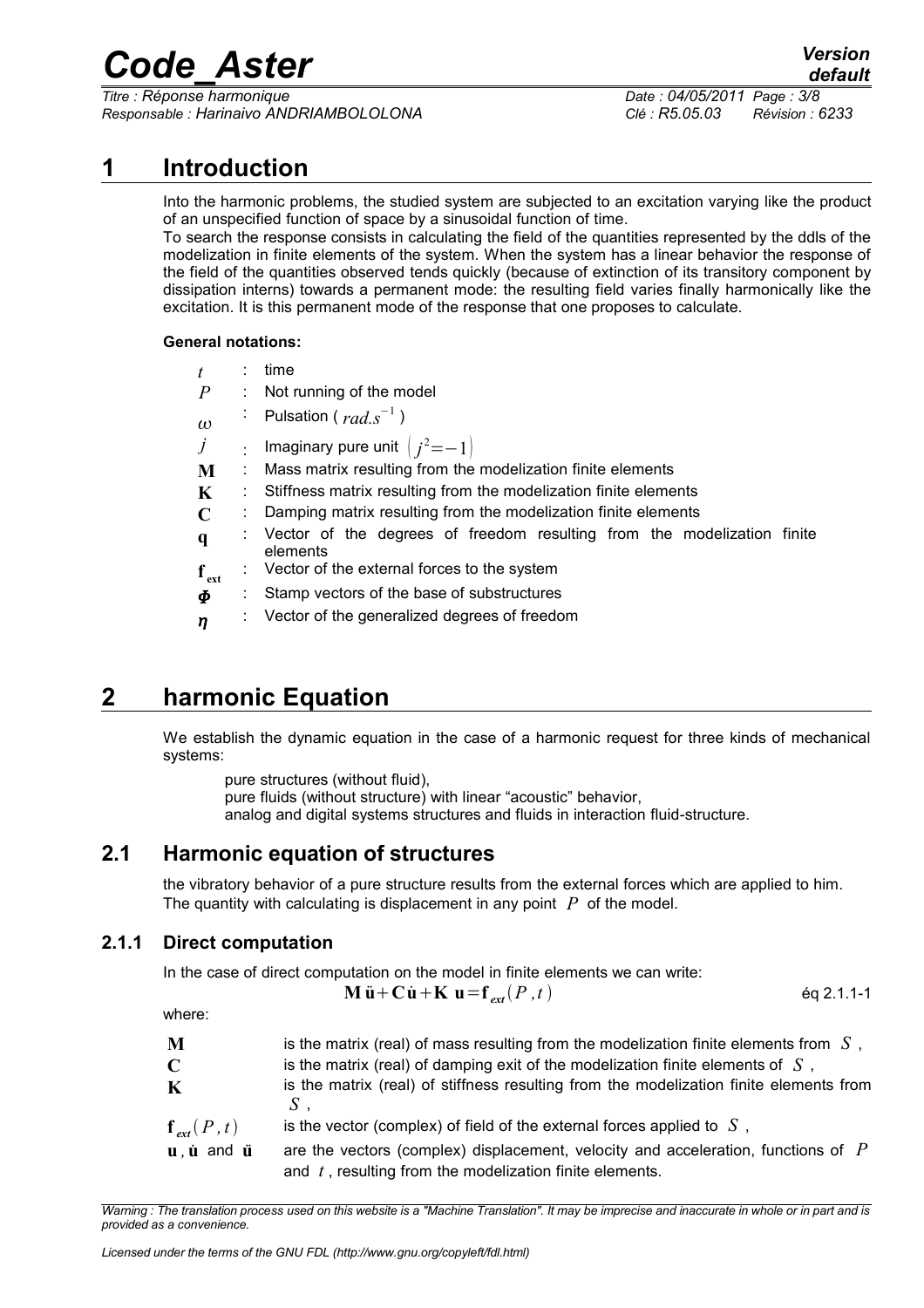*Titre : Réponse harmonique Date : 04/05/2011 Page : 4/8 Responsable : Harinaivo ANDRIAMBOLOLONA Clé : R5.05.03 Révision : 6233*

In a harmonic problem, one imposes a loading dynamic, spatially unspecified, but sinusoidal in time. One is interested then has the stabilized answer of the system, without taking account of the transitory part.

The field of the external forces is written :

$$
\mathbf{f}_{ext}(P,t) = \{ \mathbf{f}_{ext}(P) \} e^{j\omega t}
$$

The field of displacements is written:

$$
\mathbf{u}(P,t) = {\mathbf{u}(P)} e^{j\omega t}
$$

The velocity fields and of acceleration are written:

$$
\dot{\mathbf{u}}(P, t) = j \omega [\mathbf{u}(P)] e^{j \omega t}
$$

$$
\ddot{\mathbf{u}}(P, t) = -\omega^2 [\mathbf{u}(P)] e^{j \omega t}
$$

Finally the structure *S* checks the following equation:

$$
(\mathbf{K} + j\,\omega\,\mathbf{C} - \omega^2\,\mathbf{M})\{u\} = \{\mathbf{f}_{ext}(P)\}\
$$

**Typical case** : if damping is of hysteretic **type** "total" the equation [éq 2.1.1-1] becomes:

$$
M \ddot{u} + K(1 + j \eta) u = f_{ext}(P, t)
$$

where  $\eta$  is a total loss ratio (cf [R5.05.04]).

Then the equation [éq 2.1.1-2] is replaced by:

$$
\left(\mathbf{K}_{\mathbf{c}} - \omega^2 \mathbf{M}\right) \left\{ \mathbf{u} \right\} = \left\{ \mathbf{f}_{ext}(P) \right\} \tag{6q 2.1.1-4}
$$

where:

**M** is the matrix (real) of mass resulting from the modelization finite elements from *S* ,

 $K<sub>a</sub>=K + j\eta K$  is a complex *stiffness matrix*.

#### **2.1.2 Computation on the basis of harmonic**

<span id="page-3-0"></span>response modal base The computation by the method of modal synthesis consists has to search the field of unknown displacement, resulting from the modelization finite elements, on an adapted space, of reduced size (transformation of Ritz).

One will refer to the documents [R4.06.02] and [R4.06.03].

If one rather uses this method the equation [éq 2.1.1-2] is projected on the basis of the modal base *S* and one leads to the following harmonic equation :

$$
(\overline{\mathbf{K}} + j\,\omega\,\overline{\mathbf{C}} - \omega^2\,\overline{\mathbf{M}})[\eta] = [\overline{\mathbf{f}}_{ext}]
$$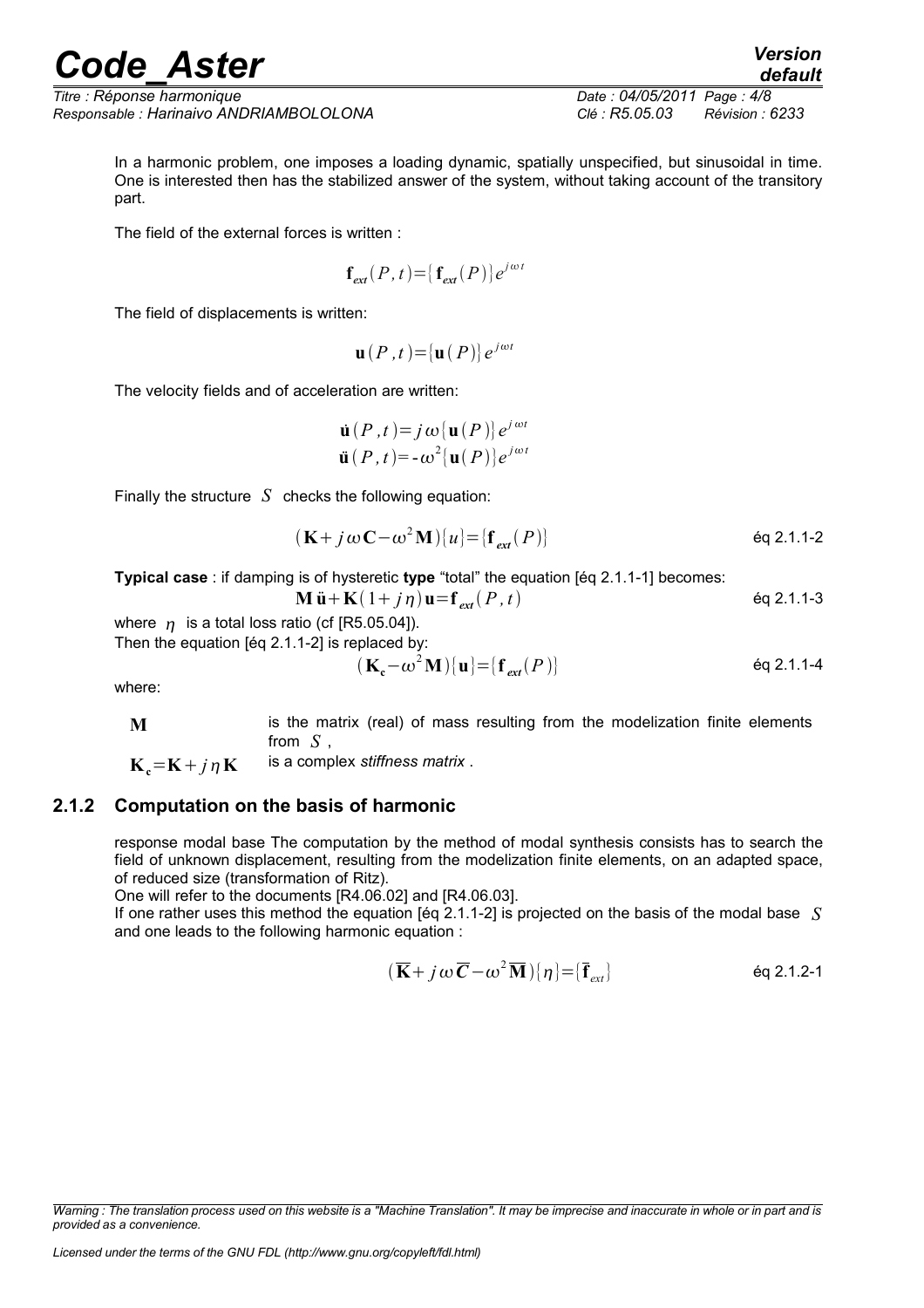*Titre : Réponse harmonique Date : 04/05/2011 Page : 5/8 Responsable : Harinaivo ANDRIAMBOLOLONA Clé : R5.05.03 Révision : 6233*

where:

| $\overline{\mathbf{M}} = \boldsymbol{\phi}^{\mathrm{T}} \mathbf{M} \boldsymbol{\phi}$     | is the matrix (real) of generalized mass of $S$ ,                           |
|-------------------------------------------------------------------------------------------|-----------------------------------------------------------------------------|
| $\overline{C} = \phi^T C \phi$                                                            | is the matrix (real) of damping generalized of $S$ ,                        |
| $\overline{\mathbf{k}} = \boldsymbol{\phi}^{\mathrm{T}} \mathbf{k} \boldsymbol{\Phi}$     | is the matrix (real) of stiffness generalized of $S$ ,                      |
| $\{\overline{\mathbf{f}}_{ext}\} = \boldsymbol{\Phi}^{\mathrm{T}} \{ \mathbf{f}_{ext}\}.$ | is the vector (complex) generalized harmonic external forces applied to $S$ |
| $\boldsymbol{\Phi}$                                                                       | is the matrix (real) modal vectors of the base of Ritz of $S$ ,             |
| $\{\boldsymbol{n}(P)\}\$                                                                  | is the vector (complex) generalized harmonic displacements.                 |

<span id="page-4-1"></span>Once  $\{p \mid p\}$  determined by éq 2.1.2-1 one makes a restitution on physical base (cf [R4.06.02]).

#### **2.2 Harmonic equation of the acoustic fluids**

the document [R4.02.01] described the modelization by finite elements of a fluid system (without transport) having a linear acoustic behavior.

The fluid system *F* undergoes a harmonic request acoustic velocity on part of its border. The harmonic response is described by the following equation [éq 2.2-1], where the quantity with calculating is the acoustic pressure in any point *P* of the model.

$$
(\mathbf{K} + j\omega \mathbf{C} - \omega^2 \mathbf{M})\{\mathbf{p}(P)\} = -j\omega \{\mathbf{v}_{\mathbf{n}}(P)\}
$$

where:

- **M** is the matrix (complex) of "mass" acoustic exit of the modelization finite elements of *F* , **C** is the matrix (complex) of "damping" acoustic exit of the modelization
- finite elements of  $F$ , and in the species of the edge  $\partial F$ , where an acoustic impedance is applied, **K** is the matrix (complex) of "stiffness" acoustic exit of the modelization

finite elements of *F* ,  $\mathbf{v}_{\mathbf{n}}(P, t) = [\mathbf{v}_{\mathbf{n}}(P)]e$  $f^{int}$  Where  $\{ \mathbf{V}_\mathbf{n} (P) \}$  is the vector (complex) of field normal acoustic velocities applied to the border  $\partial_y F$  of  $F$  where acoustic velocities are applied,  $\mathbf{p}(P,t) = \{ \mathbf{p}(P) \} e^{j\omega t}$ Where  ${p(P)}$  is the vector (complex) acoustic pressures resulting from the modelization finite elements from *F* .

#### **2.3 Harmonic equation of the systems fluid-structures**

<span id="page-4-0"></span>the document  $[RA.02.02]$  described the modelization by finite elements of a system  $F+S$  made up of a fluid part (without transport)  $F$  in interaction with a part structure  $S$  (interaction in  $F \cup S$ ). Fluid and structure have a linear behavior.

The fluid system *F* undergoes a harmonic request normal acoustic velocity on part of its border. The harmonic response is described by the following equation [éq 2.3-1], where the quantities with calculating are:

acoustic pressure in any point *P* of the fluid *F* , displacement in any point *P* of structure *S* , as an auxiliary potential  $\phi$  of displacement in any point *P* of the fluid *F*,

*Warning : The translation process used on this website is a "Machine Translation". It may be imprecise and inaccurate in whole or in part and is provided as a convenience.*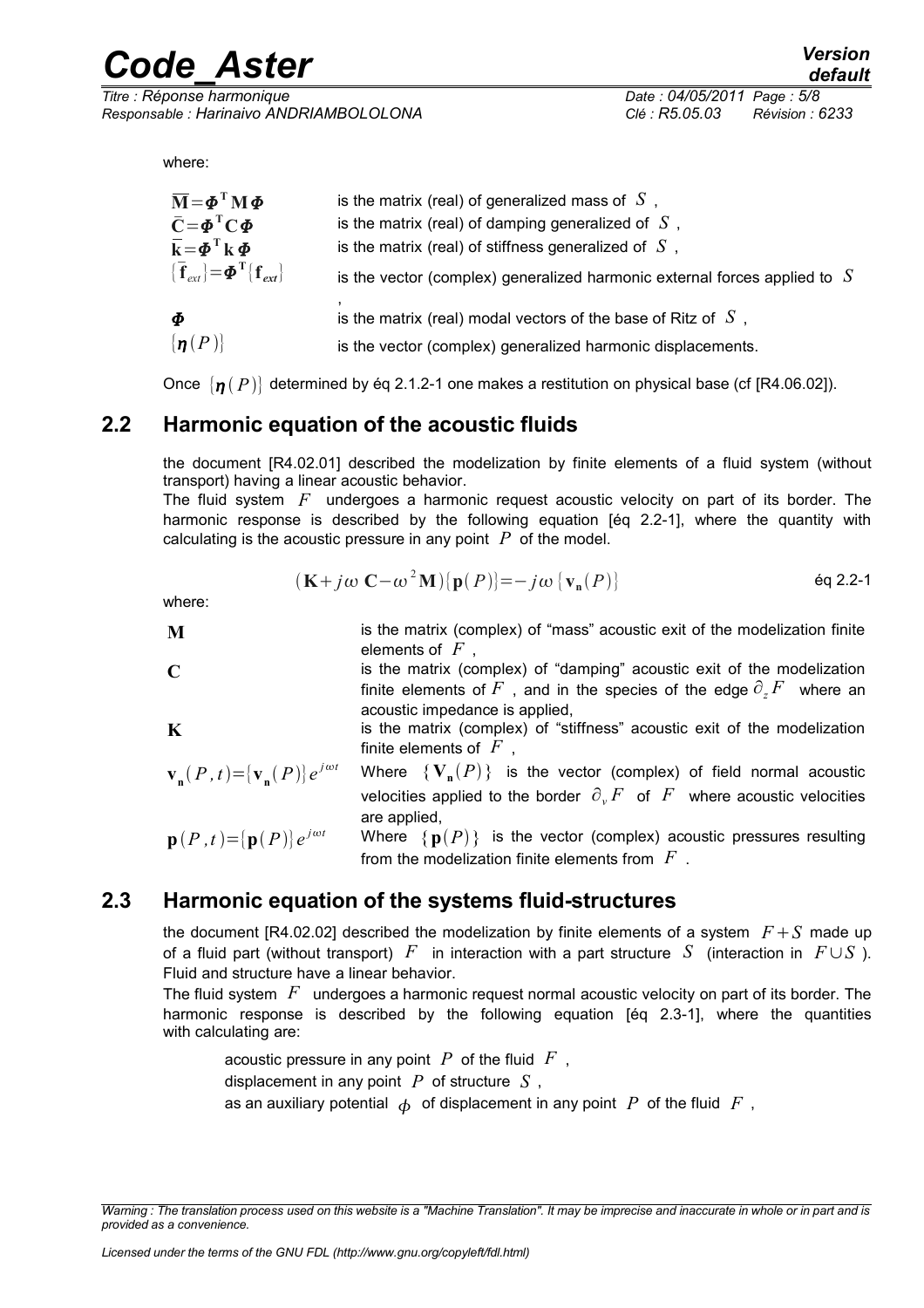*Responsable : Harinaivo ANDRIAMBOLOLONA Clé : R5.05.03 Révision : 6233*

*Titre : Réponse harmonique Date : 04/05/2011 Page : 6/8*

$$
(\mathbf{K} - \omega^2 \mathbf{M} - j \omega^3 \mathbf{I}) \begin{bmatrix} \mathbf{u}(P) \\ \mathbf{p}(P) \\ \boldsymbol{\phi}(P) \end{bmatrix} = + j \omega \{ \mathbf{v}_n(P) \}
$$
 eq 2.3-1

where:

$$
\mathbf{N}
$$

$$
\mathbf{I} \\
$$

**M** is the matrix (real) of "mass" fluid-structure resulting from the modelization finite elements of the fields *F* and *S* **I** is the matrix (real) of "impedance" fluid exit of the modelization finite elements of edge  $\partial_z F$  of the field  $F$  where one applies an impedance **K** is the matrix (real) of "stiffness" fluid-structure resulting from the modelization finite elements of the fields *F* and *S*  $\mathbf{v}_{\mathbf{n}}(P, t) = [\mathbf{v}_{\mathbf{n}}(P)]e$  $P^{\text{int}}$  Where  $\mathbf{v}_{\mathbf{n}}(P)$  is the vector (real) field normal acoustic velocities applied to the border  $\partial_y F$  of  $F$ 

$$
\mathbf{u}(P,t) = [\mathbf{u}(P)]e^{j\omega t}
$$
 is the vector (complex) field of displacement in structure  $S$   
\n
$$
\mathbf{p}(P,t) = [\mathbf{p}(P)]e^{j\omega t}
$$
 is the vector (complex) acoustic field of pressure in the fluid  $F$   
\n
$$
\phi(P,t) = [\phi(P)]e^{j\omega t}
$$
 is the vector (complex) field of potential of displacement in the fluid  $F$ 

### **2.4 general harmonic Equation**

<span id="page-5-0"></span>With an aim of taking into account all the harmonic cases of equations operator DYNA\_LINE\_HARM of *Code\_Aster* solves the following general harmonic equation (cf [U4.53.11]):

$$
(-j\omega^3 \mathbf{I} - \omega^2 \mathbf{M} + j\omega \mathbf{C} + \mathbf{K})\{\mathbf{q}\} = \left\{\sum_{i=1}^k h_i(f) \cdot \omega^{n_i} e^{j\pi \frac{\phi_i}{180}} \cdot \mathbf{g_i}(P)\right\}
$$
 eq 2.4-1

where:

**I** Stamp fluid "impedance" possible exit of the modelization finite elements,

**M** Matrix of "mass" resulting from the modelization finite elements,

**C** Matrix of "damping" exit of the modelization finite elements,

**K** Matrix of "stiffness" resulting from the modelization finite elements,

 $\mathbf{q}(P)$  Vector of the degrees of freedom resulting from the modelization finite elements,

- ${\bf g}_i(P)$ Vector field at nodes corresponding to one or more loads of force or acoustic or potential velocity or imposed motion,
- $h_i(f)$ real or complex Function of the frequency  $f$ ,
- $\omega = 2p$ f Pulsation
- *ni* Power of the pulsation when the loading is function of the pulsation,
- $\phi_i$ Phase in degrees of each component of the excitation compared to a reference of phase.

*Warning : The translation process used on this website is a "Machine Translation". It may be imprecise and inaccurate in whole or in part and is provided as a convenience.*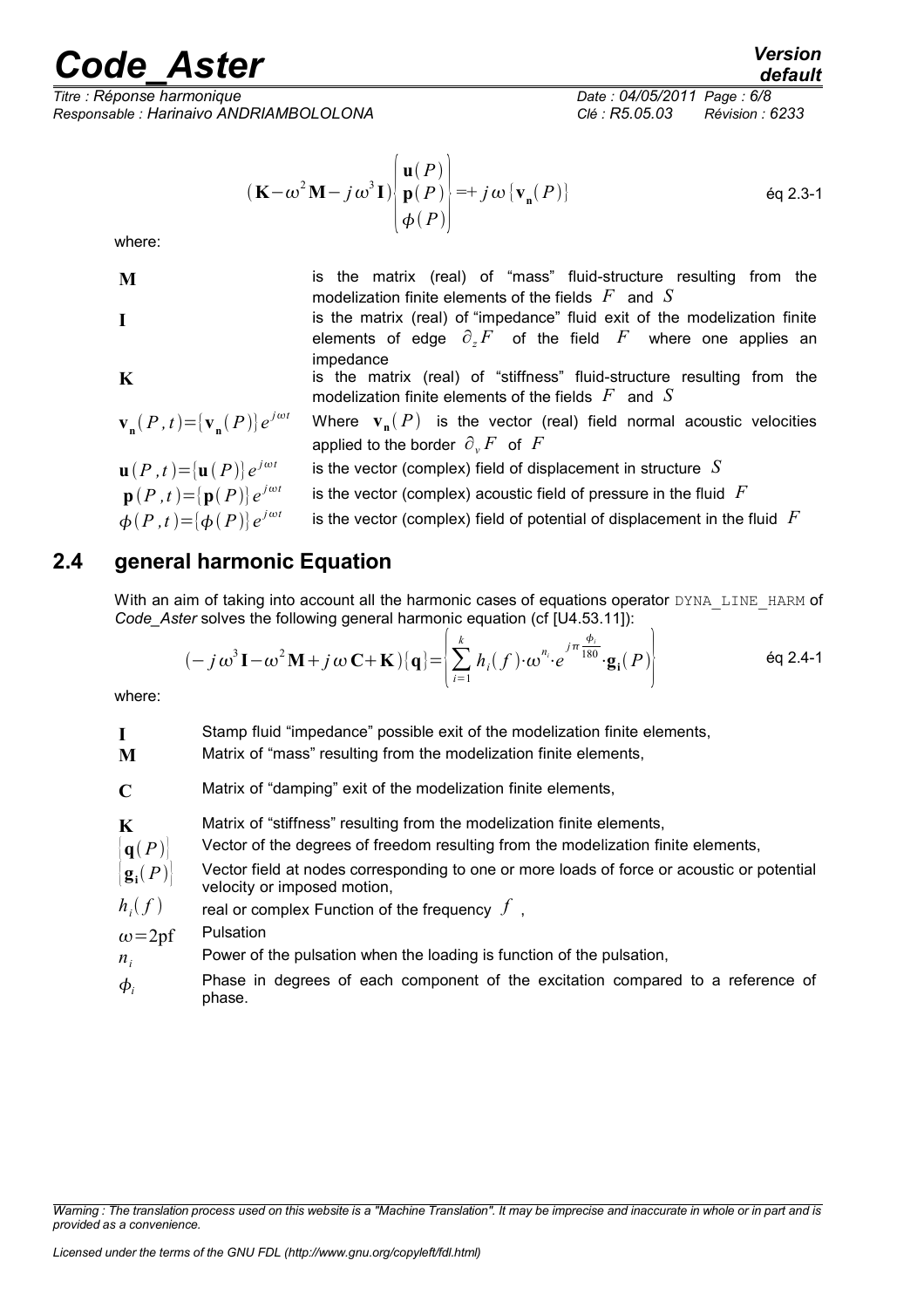| <b>Code Aster</b>                       | <b>Version</b><br>default         |
|-----------------------------------------|-----------------------------------|
| Titre : Réponse harmonique              | Date: 04/05/2011 Page: 7/8        |
| Responsable : Harinaivo ANDRIAMBOLOLONA | Clé : R5.05.03<br>Révision : 6233 |

As example if one takes the case of a fluid system modelled in acoustics, without degrees of freedom imposed, simply solicited on part of his border by a velocity field norm  $\mathbf{v_n}(P,t) {=} [\mathbf{v_n}(P)]e^{j\omega t}$  , the terms of the equation [**éq 2.4-1**] become:

**I** *non-existent* , **M** Mass matrix resulting from the modelization finite elements acoustics, **C** *Possibly* damping matrix resulting from the modelization finite elements acoustics if impedance on border, **K** Stiffness matrix resulting from the modelization finite elements acoustics  $\left| \mathbf{q}(P) \right| =$   $\left| \mathbf{p}(P) \right|$ , vector of the pressures to the nodes  ${\bf g}$ <sup> $\bf g}$ </sup> $(P)$  $\big( \, P \, \big) \big| \quad \quad = \big\vert \, \mathbf{v}_{\mathbf{n}}( \, P \, ) \big\vert \,$  , vector velocity field norm with the sides (finite elements)  $h_i(f)$  $\epsilon = -1$ . (constant),  $\omega = 2p$ f Pulsation,  $n_i$  =1  $\phi_i$  =0. **Note:**

*In addition to the solution of the harmonic equation [éq 2.4-1], Code\_Aster makes it possible to calculate derivatives of this solution compared to the loading*  $\big| \mathbf{g_i}(P) \big|$  *or to parameters of mass, stiffness or damping (* **M K** *,* **C** *). The equations whose these derivatives are solutions and the relative theoretical developments are in [R4.03.04].*

*Warning : The translation process used on this website is a "Machine Translation". It may be imprecise and inaccurate in whole or in part and is provided as a convenience.*